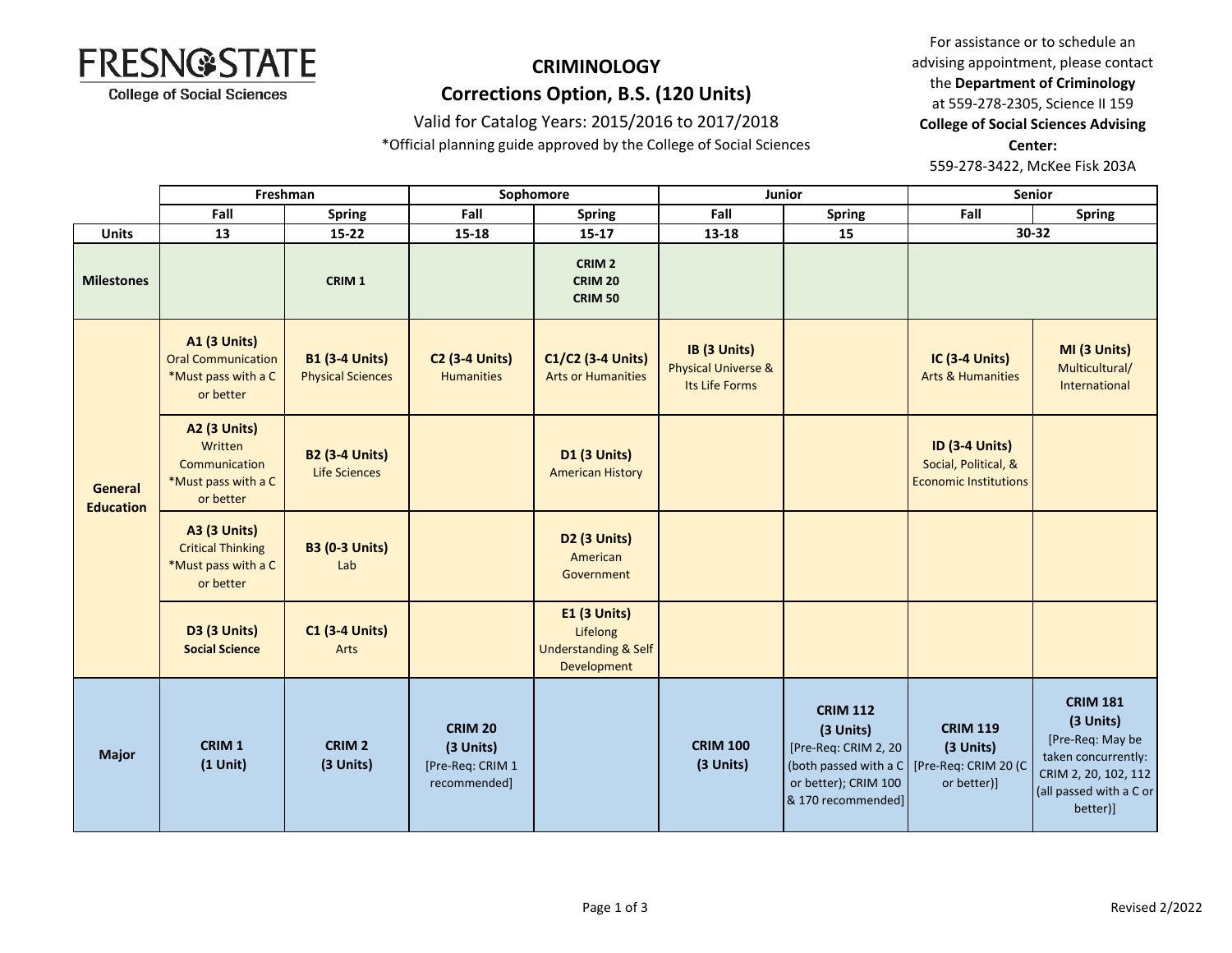

# **CRIMINOLOGY Corrections Option, B.S. (120 Units)**

## Valid for Catalog Years: 2015/2016 to 2017/2018

\*Official planning guide approved by the College of Social Sciences

For assistance or to schedule an advising appointment, please contact the **Department of Criminology** at 559-278-2305, Science II 159 **College of Social Sciences Advising Center:**  559-278-3422, McKee Fisk 203A

|                  | Freshman |                 | Sophomore                                                                                                         |                 | Junior                                                                                                                      |                                                                                                                              | Senior                                                                                                                                                                                                           |                                                                                                           |
|------------------|----------|-----------------|-------------------------------------------------------------------------------------------------------------------|-----------------|-----------------------------------------------------------------------------------------------------------------------------|------------------------------------------------------------------------------------------------------------------------------|------------------------------------------------------------------------------------------------------------------------------------------------------------------------------------------------------------------|-----------------------------------------------------------------------------------------------------------|
|                  | Fall     | <b>Spring</b>   | Fall                                                                                                              | <b>Spring</b>   | Fall                                                                                                                        | <b>Spring</b>                                                                                                                | Fall                                                                                                                                                                                                             | <b>Spring</b>                                                                                             |
| <b>Units</b>     | 13       | $15 - 22$       | 15-18                                                                                                             | $15 - 17$       | 13-18                                                                                                                       | 15                                                                                                                           | 30-32                                                                                                                                                                                                            |                                                                                                           |
| <b>Major</b>     |          |                 | <b>GE Area B4</b><br><b>CRIM 50</b><br>(3 Units)<br>Quantitative<br>Reasoning<br>*Must pass with a C<br>or better |                 | <b>CRIM 131</b><br>$(1$ Unit)                                                                                               | <b>CRIM 135</b><br>(3 Units)<br>[Pre-Req: CRIM 2, 20<br>(both passed with a C<br>or better)]                                 | <b>CRIM 141</b><br>(3 Units)                                                                                                                                                                                     | <b>CRIM 109</b><br>(3 Units)<br>[Pre-Req: CRIM 2 (C<br>or better); CRIM 20,<br>100, & 170<br>recommended] |
|                  |          |                 |                                                                                                                   |                 | <b>CRIM 102</b><br>(3 Units)<br>[Pre-Req: CRIM 2, 20<br>(both passed with a C<br>or better); CRIM 100<br>& 170 recommended] | <b>CRIM 170</b><br>(3 Units)<br>[Pre-Req: Highly<br>recommended: CRIM<br>50, PH 92, PSYCH 42,<br>MATH 11, SOC 125,<br>DS 73] |                                                                                                                                                                                                                  | <b>CRIM 134</b><br>(3 Units)                                                                              |
|                  |          |                 |                                                                                                                   |                 |                                                                                                                             | <b>CRIM 174</b><br>(3 Units)                                                                                                 | <b>Criminology Electives (6 Units)</b><br>CRIM 113, 120, CRIM/WS 126, 136T,<br>137, 139, 140, 153, 160T, 175, 176, 177,<br>190 or 192; PAX 100; PHIL 121<br>*See course catalog for prerequisite<br>requirements |                                                                                                           |
|                  |          |                 |                                                                                                                   |                 |                                                                                                                             | <b>CRIM 133</b><br>(3 Units)<br>[Pre-Req: CRIM 2, 20<br>(both passed with a C<br>or better)]                                 |                                                                                                                                                                                                                  |                                                                                                           |
| <b>Electives</b> |          | <b>Elective</b> | <b>Elective</b>                                                                                                   | <b>Elective</b> | <b>UDWS (0-4 Units)</b><br>*Upper Division<br><b>Writing Exam</b><br>OR "W" Course (must<br>pass with a C or<br>better)     |                                                                                                                              |                                                                                                                                                                                                                  |                                                                                                           |